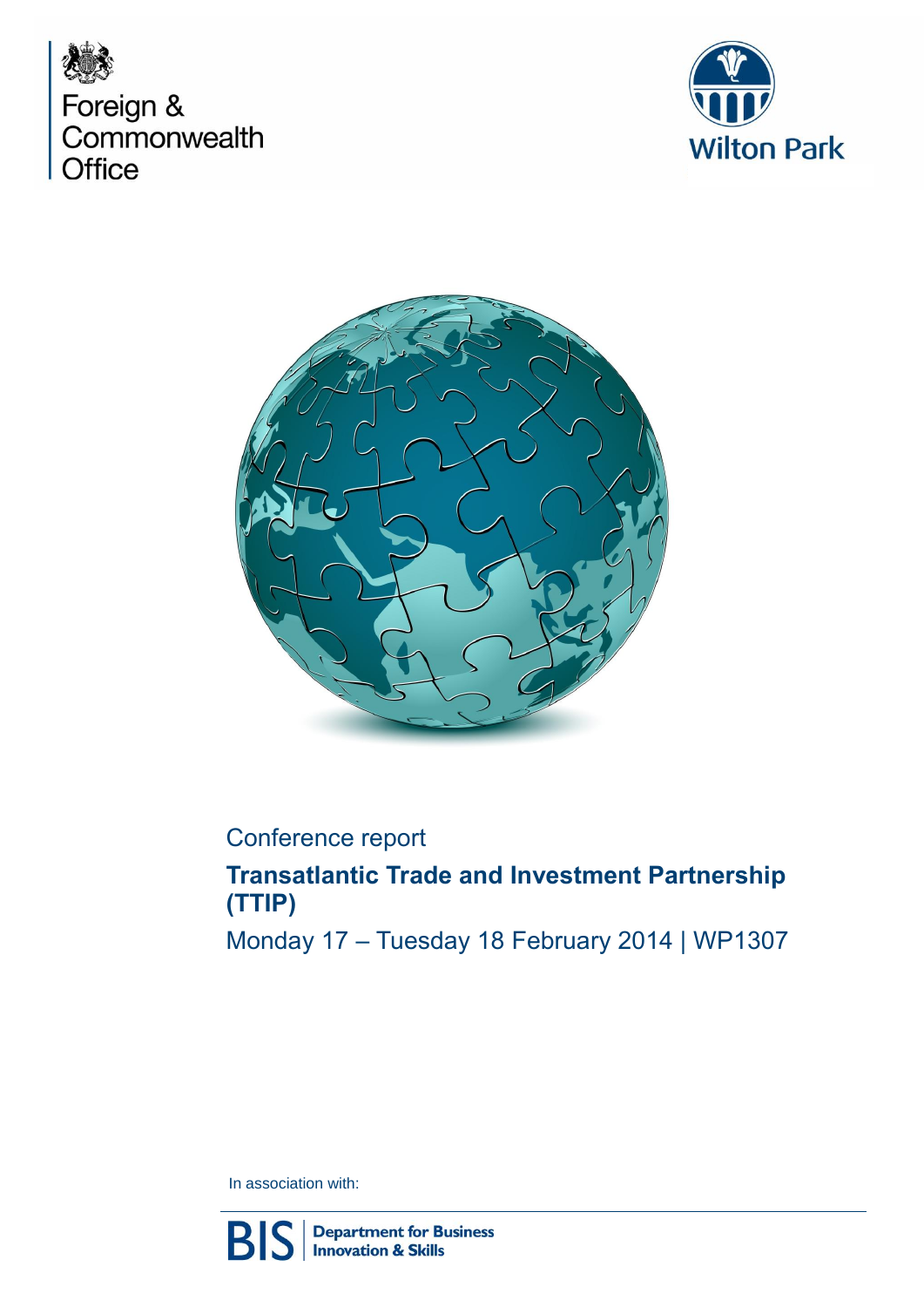

## Conference report

# **Transatlantic Trade and Investment Partnership (TTIP)**

# Monday 17 – Tuesday 18 February 2014 | WP1307

Trade in goods and services between the EU and the US amounts to nearly \$1 trillion each year, and total bilateral investment between them to nearly \$4 trillion. TTIP aims to remove trade barriers in a wide range of economic sectors to make it easier to buy and sell goods and services between the EU and the US. The agreement could add as much as €120 billion to the EU economy, €90 billion to the US economy, and as much as €100 billion to the rest of the world.

Many of the gains are anticipated to come from tackling non-tariff barriers, on a scale not seen before in a trade deal. If TTIP is to be agreed by 2015 much work has to be done.

The complexity of regulatory barriers and their entrenched nature makes overcoming differences difficult. If TTIP is to reach its full potential and act as a platform for removing regulatory obstacles, regulatory differences must be addressed swiftly. It will not be enough just to identify minor changes and improvements.

The opportunities for regulatory coherence certainly exist. This conference discussed how TTIP can build on these promising prospects to deliver benefits for businesses and consumers, while not reducing the levels of protection expected in developed countries.

Participants focussed on how to achieve the two main goals of regulatory collaboration: cooperation on future regulations and making existing regulations more compatible across the Atlantic. The meeting debated how best to achieve these, with particular regard to delivering a substantive TTIP agreement in 2015.

The dialogue assessed different approaches to regulatory convergence, legal frameworks, enforcement and arbitration of regulatory matters and then discussed ways in which these can be supported through institutions, both on either side of the Atlantic and across it.

Finally, participants were able to frankly discuss where issues have proved challenging, why the challenges occurred and how to avoid the same difficulties arising in future. This will take into account how TTIP can progress as an evolving agreement, and so the conference will assess the long term implications for the array of stakeholders involved.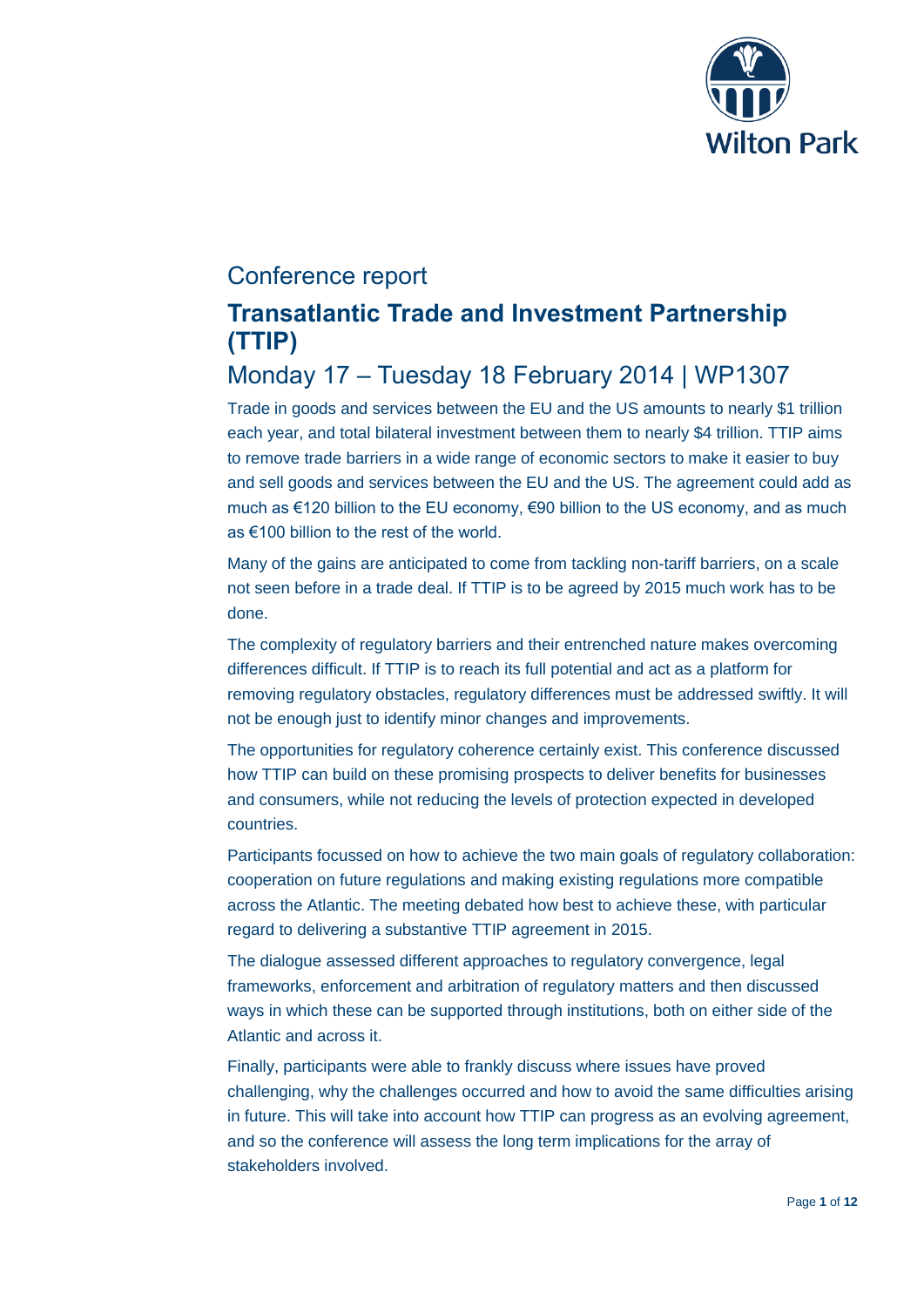### **Background**

- 1. The European Union (EU) and the United States (US) account for nearly half of world GDP and 30 per cent of world trade. Their bilateral trade in goods and services is worth \$2.7 billion/ €2 billion each day. Two way direct investment is more than \$3.7 trillion/€2.8 trillion. The two have similar economic and democratic structures, values, and are both concerned about their relative decline in global competitiveness to emerging economies, notably China.
- 2. With 75% of EU imports from the US having tariffs below 2.5% (40% are zero-rated) and 77% of US imports from the EU having tariffs below 2.5% (50% are zero-rated) in 2012, and an EU simple average tariff rate of 3.5% and an US simple average tariff rate of 4.4% in 2011, the scope for further tariff Most Favoured Nation (MFN) liberalisation is limited. Stalled multilateral negotiations on further liberalisation in the World Trade Organisation (WTO), and modest to low growth add impetus to their search for alternative trade arrangements. As the main obstacle to increasing trade is regulatory divergence, which some estimate to amount to 20-30% of delivered costs, transatlantic liberalisation efforts are focused on pursuing regulatory coherence.
- 3. Economic size matters because it underpins the rule of law, transparency, compliance, competitiveness, and regulation. The largest economies set global regulations and standards. Ultimately the PRC's scale and market size will allow it to set global rules. For example, in two years China will produce as many cars as the EU and US combined. The US alone is no longer able to determine rules. Only by coming together can the EU and US again 'call the regulatory shots'. By excluding China from trade initiatives, the US and EU can attempt to retain global economic and regulatory leadership, at least initially.
- 4. Against this background, a High Level Working Group (HLWG) in February 2013 examined a range of potential options for expanding transatlantic trade and investment including, but not limited to: elimination or reduction of conventional trade barriers such as tariffs and tariff-rate quotas; elimination, reduction or prevention of barriers to trade in services and investment; enhanced compatibility of regulations and standards; elimination, reduction or prevention of unnecessary 'behind the border' Non-Tariff Barriers (NTBs) such as the harmonisation of product standards and health controls, and enhanced co-operation for the development of rules on global issues of common concern. Specifically, there was hoped-for progress on substantive reduction of duties and tariffs on agricultural and industrial goods; laying the ground for a first exchange of offers in services so EU and US firms can compete on equal terms; allow firms to bid for public contracts; improved access and transparency on procurement rules; 'rules' issues to increase trade whilst respecting social rights and environment protection ('sustainable development') frameworks; enable EU firms to import energy and other raw materials from the US; and ensure specialised food and drinks products from regions in the EU can be marketed as such in the US (Geographical Indications).
- 5. The Transatlantic Trade and Investment Partnership (TTIP) was launched in June 2013 at the G8 Summit at Lough Erne with a view to concluding a comprehensive agreement that addresses a broad range of bilateral trade and investment issues, including regulatory issues. TTIP aims to achieve greater openness, transparency, convergence in regulatory approaches and to reduce redundant and burdensome testing and certification requirements, promote confidence in respective conformity assessment bodies, and enhance co-operation on conformity assessment and standardisation issues globally. TTIP therefore essentially goes beyond traditional trade agreements, with the key aim to make the EU and US regulatory systems more compatible, a matter which formed the focus of this Wilton Park conference.
- 6. The original expectation was for the actual talks to last a couple of years; however a 2015 deadline is ambitious. The Obama administration supports TTIP but Congress is hesitant and the next administration may be even more so. A new Commission and Parliament will be elected in 2014, and the impact of envisaged greater populist representation is uncertain. Any TTIP agreement will be highly complex involving many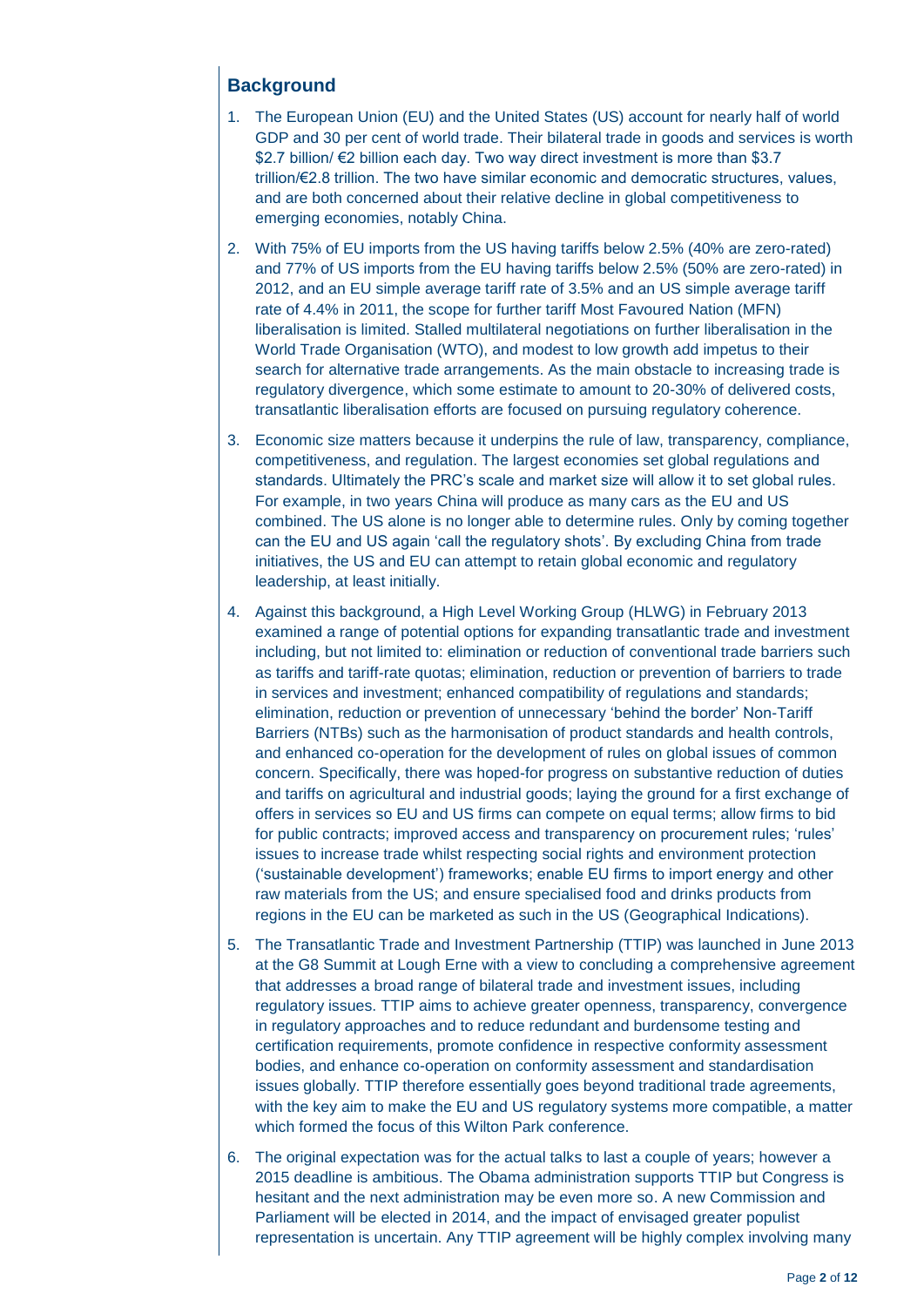national, sub-national and regulatory actors. TTIP won't result in a FTA nor an EU – US joint body, but something in between involving changes in US and EU legislative and regulatory processes relating to trade.

- 7. Some are pessimistic a TTIP deal can be concluded because: EU-US regulatory cooperation has to date encountered limited success; an ambitious sounding competition agreement has limited application of 'positive comity'; the framework agreement on Mutual Recognition of Conformity Assessment enjoys little sectoral implementation; there is little low hanging fruit; the EU and US have quite different law making, regulatory and litigation approaches; precautionary versus risk based principles prevail; there are different approaches to standard setting; there is no framework for systematic cooperation between regulators; and a TTIP deal might weaken safety and environmental standards. Some question whether we are starting the exercise at the wrong point - a more business-like approach such as mandating governments to draft a framework and letting lawyers get on with it might pay dividends. The TTIP process itself may prove controversial and the negotiations could become easily politicised.
- 8. Furthermore, why should TTIP succeed when previous transatlantic attempts such as the first NAFTA (originally a North Atlantic initiative); TAFTA and the Transatlantic Business Dialogue made little progress? So what makes TTIP more likely this time? Firstly, the growth of international supply chains has changed modern manufacturing. Secondly, EU and US political will is now believed to be stronger. Lastly the rapid growth of emerging economies, and the likelihood that China will be the world's largest economy in the medium term, is forcing change. This might be the last chance for the EU and US to join together to create a critical mass to influence China, change its behaviour and demonstrate regulatory leadership and standards setting.
- 9. Most though believe TTIP is doable. If concluded, TTIP will not be a traditional trade agreement as it will mostly feature regulatory cooperation built on trust between regulators, trade and other competent authorities. As such, it will be something between an internal market and a regional trade agreement. The Single European Market, although incomplete, proves substantive regulatory harmonisation can be achieved between a range of developed economies. So there is little reason why greater regulatory coherence cannot also be achieved between the EU and US.
- 10. The gains that can be achieved through greater co-ordination of rules and their application across jurisdictions remain largely untapped, under-analysed and underpromoted. Regulatory divergence leads to economic inefficiency and hinders trade and growth. Greater EU-US co-operation will reduce production costs, produce greater economies of scale, increase exports and jobs, generate more global standards, reduce consumer prices, and increase investment. One study suggests a successful TTIP negotiation could add an extra half of one per cent of Gross Domestic Product (GDP) a year for the EU by 2027. A Bertelsmann study suggested removal of NTBs would increase Germany-US trade by 1-2% per annum.
- 11. TTIP is purely bilateral at the outset but once concluded there may be an effort to open up any finalised package to third parties. Should TTIP be concluded and become an open agreement (like the original Asia-Pacific Economic Co-operation), the multilateral trading system could be strengthened. The impact of excluding China from TTIP and the Trans Pacific Partnership (TPP) may be significant, but any initial effects are likely to be limited. Turkey will not be a party to TTIP but will be required by the EU-Turkey customs union to negotiate an identical agreement with the US. Least Developed Countries (LDCs) face the possibility of mostly small preference erosion.
- 12. TTIP is the UK Prime Minister's top trade priority, but if the UK decided to leave the EU, its ability to benefit from any TTIP deal may be infringed. British Eurosceptics argue the UK outside EU would be able to secure a similar TTIP deal but many believe this is far from assured. Any package agreed between the EU and US would require a UK outside the EU to accept the regulatory provisions that EU agrees with US, as well as all of the EU *acquis* as the price for free access to the EU Single Market. Many governments, including the US, Germany and Japan, have expressed support for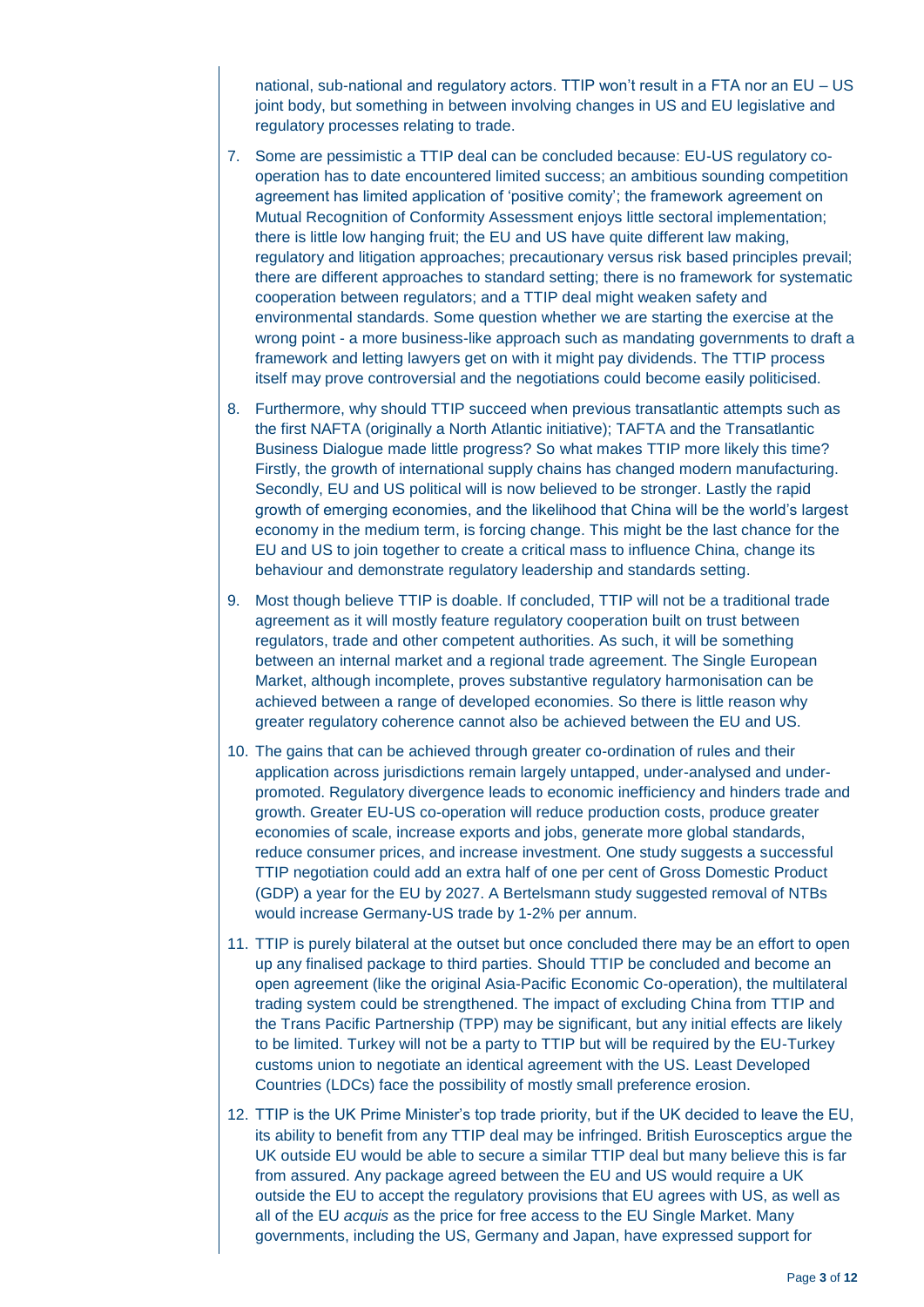continued UK membership of the EU.

13. There are consequences of not concluding TTIP or achieving only a modest result. No deal or a scaled down patchwork of new harmonised rules will not meet the political vision behind TTIP. Without TTIP, relative EU and US economic decline would continue and decline would be exacerbated by the inability of the two blocs to wield as much influence in the international economy and economic institutions.

### **Scope of TTIP**

- 14. To date there has been little progress in EU and US regulatory co-operation. There have been EU-US sectoral arrangements in aviation (Open Skies) but still some limits on foreign ownership; no progress in maritime services; mutual recognition of architects' qualifications, and Authorised Economic Operator (AEO) mutual recognition. The EU has tried to secure multilateral rules and bilateral cooperation on competition, but the US relies more on unilateral measures. In Sanitary and Phytosanitary (SPS) issues, there have been long-standing differences on beef hormones and Genetically Modified Organisms (GMOs). The EU and US are no longer both strengthening Intellectual Property Rights (IPRs). In software and business methods patents, the US is inching towards EU styles. Some fundamental principles of existing chemicals framework legislations in the EU (the Registration, Evaluation, Authorisation and Restriction of Chemicals (REACH) Regulation) and the US (Toxic Substances Control Act) are very different.
- 15. The HLWG Report 2013 outlined five regulatory areas for work: SPS-Plus, Technical Barriers to Trade (TBT) Plus; cross-cutting disciplines on regulatory coherence and transparency; mutually agreed upon goods and services; and a framework for future regulatory cooperation, including its institutional basis.
- 16. TTIP's regulatory component (TBT, SPS, and regulatory coherence) represents two thirds of its envisaged benefits and is the most complex part of the negotiations: "crosscutting disciplines on regulatory coherence and transparency for the development and implementation of efficient, cost-effective and more compatible regulations for goods and services, including early consultations on significant regulation, use of impact assessments, periodic review on existing regulatory measures, and application of good regulatory practices". For some, the relatively low ambition on TBT and SPS with no reference to mutual recognition or harmonisation in the latest HLWG report is barely a WTO Plus mandate. The detail is often modest, e.g. on chemicals; there are many exception clauses in anti-dumping and safeguards; and agriculture is not mentioned except with regard to SPS.
- 17. TTIP aims to build upon the WTO SPS Agreement including ensuring each side's measures are based on international standards or scientific risk assessments, and are applied only to the extent necessary to protect human, animal or plant life or health, and developed in a transparent manner, without undue delay. Other areas of agriculture not explicitly excluded from the negotiations so agriculture could yet form an appropriate trade off with services to constitute an even more meaningful overall TTIP package. Indeed EU Trade Commissioner De Gucht recently suggested negotiations will include agriculture and tariffs may be lowered.
- 18. Cultural industries (audio-visual) are excluded given mainly French objections. Communications, net neutrality, and data security are also excluded, as are public services, although the definition of the latter is unclear. The recent exposure of spying has led to strong demands for data protection to be included, but the Commission has to date resisted including this politically charged issue in the negotiations mandate.
- 19. The conference did not investigate in any great depth the prospects for including financial services in TTIP. There is jurisdictional resistance by some US government bodies to include this area. This situation is anomalous as there are volumes of uncoordinated regulations in financial services aimed to contain the transmission of systemic risk across national borders. Financial stability is not served by a fragmented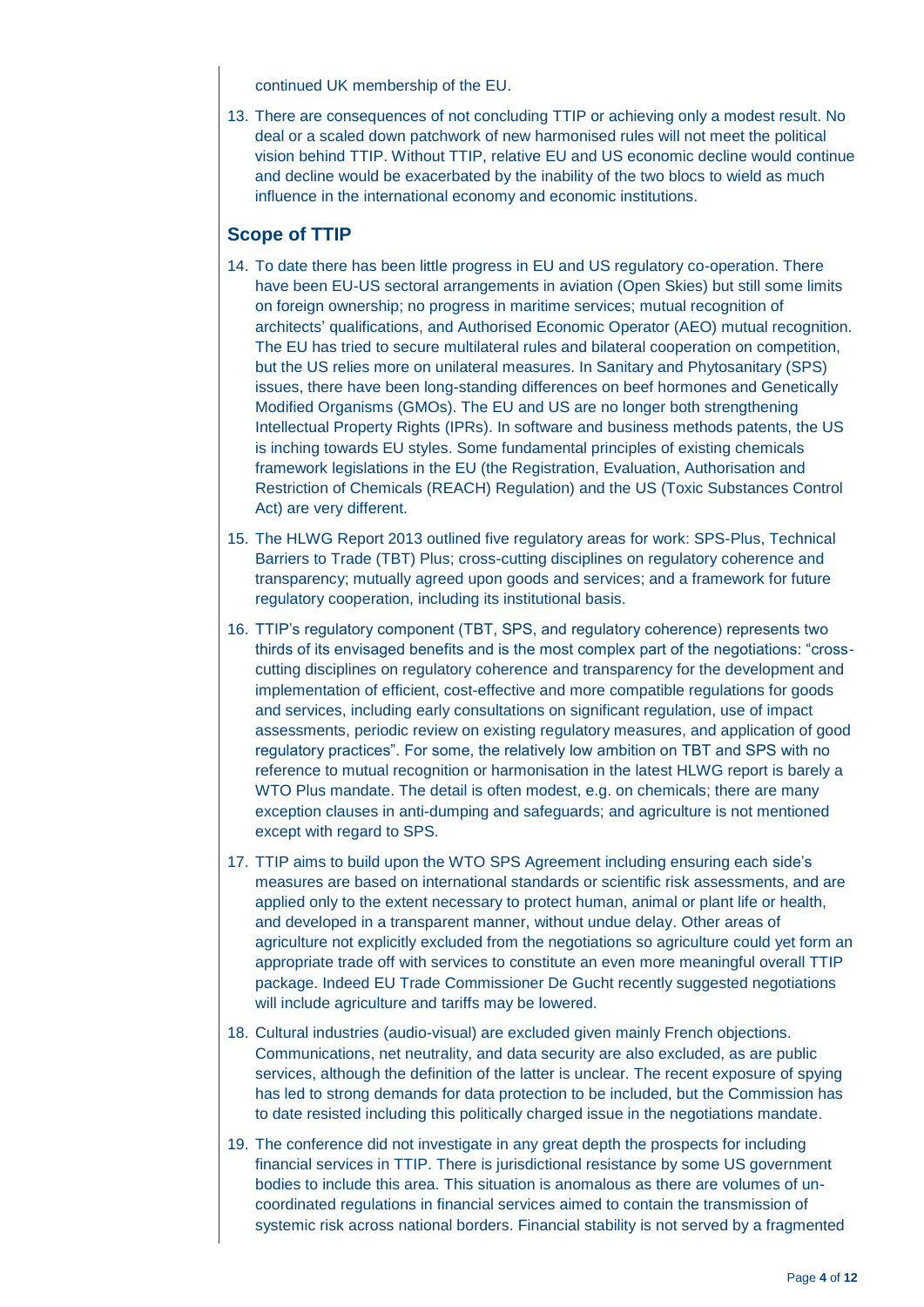regulatory approach, inconsistent rules and a low level of supervisory co-operation. This being the case, it was felt strongly that there was no reason why financial services should be excluded from a TTIP package building regulatory coherence. In fact, the inclusion of financial services could provide a more attractive overall package for the US as it would provide it with an additional bargaining chip with which to secure concessions from the EU, notably in agriculture and possibly other sectors. Including financial services could ensure an overall TTIP package of considerable weight commensurate with the political vision behind it.

#### **International Regulatory Co-operation**

- 20. The Organisation for Economic Co-operation and Development (OECD) 2013 study International regulatory co-operation: addressing global challenges (pp. 15-17) notes: "Governments increasingly seek to maximise the benefits of globalisation by eliminating unnecessary regulatory divergences and barriers … Countries are embedded in webs of regulatory co-operation that go beyond the traditional treaty-based model of international relations, to encompass trans-governmental networks, involving multiple actors with sometimes limited oversight or monitoring by the centre of government…. International Regulatory Co-operation (IRC) has changed from complete 'harmonisation' of regulation (i.e. uniformity of laws) to more flexible options such as mutual recognition agreements. This shift is partly due to the recognition that frictions generated by regulatory divergences result as much from diverging enforcement and implementation efforts as from differences in the regulations and standards themselves….informal co-operation, such as dialogue between regulators and exchange of information, is becoming more important in promoting regulatory cooperation... decision making on IRC remains mainly guided by political considerations and is not informed by a clear understanding of benefits, costs and success factors of the diverse IRC options… Most cases of successful co-operation have, however, tended to develop in an ad hoc manner, along paths of least resistance, and without following general principles of good regulatory governance".
- 21. Regulations have cross-border effects and unintentional consequences elsewhere. One country's regulation is another country's NTB. Regulatory divergence wastes money and effort. First though, definitions for 'regulation' are needed. Does the term 'regulation' mean actual regulations, or (at a more general level) 'regulatory requirements', and did 'regulation' include 'standards'? If so, what kinds of standards (e.g. regulatory or manufacturing type approval) were intended? A good deal of work on definitions, and on a common glossary of terms, remains to be done.
- 22. IRC includes: deep integration and harmonisation through supranational EU institutions e.g. directives, regulations; specific agreements (treaties and bilateral conventions); formal regulatory co-operation (US-Canada); inter-governmental organisations (OECD, WTO) through different mechanisms that can be binding; Regional Trade Agreements with regulatory provisions whether or not they are enforced; Mutual Recognition Agreements (MRAs); trans-governmental networks of regulators (e.g. International Laboratory Accreditation Cooperative (ILAC) and International Consumer Protection and Enforcement Network - ICPEN); formal requirements to consider relevant framework in other jurisdictions in the same field – countries align regulatory processes to achieve convergence in regulations and standards; recognition and incorporation of international standards (through e.g. the International Standards Organisation); soft law, principles, guidelines and codes of conduct, dialogue and exchanging information.
- 23. The key objectives for transatlantic regulatory coherence are: a more integrated market place through more compatible measures; avoid new and reduce existing unnecessary restrictions to trade and investment; further regulatory co-operation; promote development of international regulations and standards in dialogue with other partners; and ensure transparency and accountability of the regulatory process with input from all relevant stakeholders.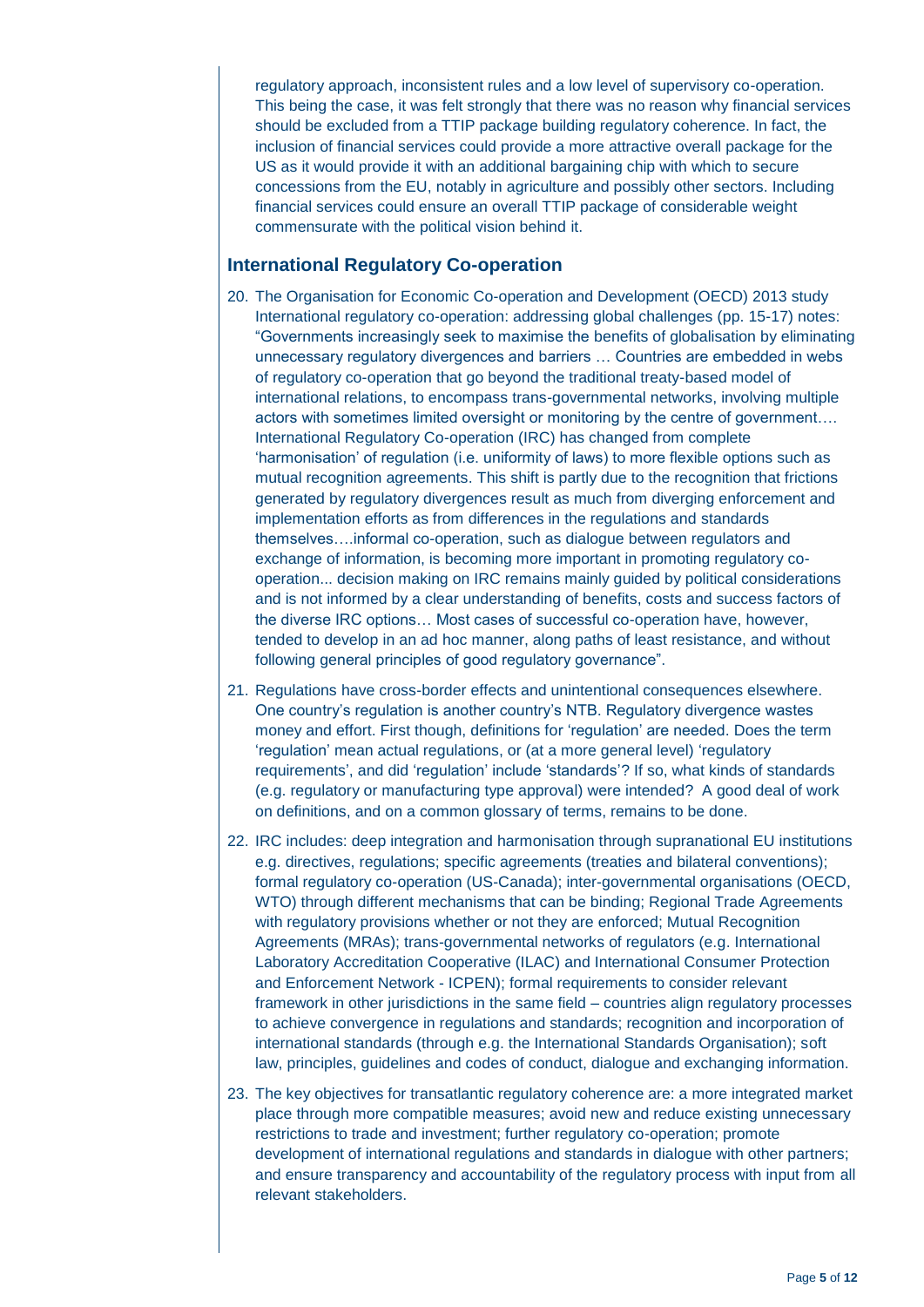- 24. Concerns addressed in IRC include: no lowering of present levels of protection of legitimate public policy objectives; no impact on the sovereign right to regulate; no imposing of each other's systems; no creation of additional red tape; respect for existing regulatory competences, and difficulty collecting evidence of benefits and costs which hampers negotiations. A key challenge is how do authorities harmonise duplicative ways of achieving the same objective without allowing higher standards to be undermined by a system of mutual recognition that is a race to the bottom (for example accepting US chemical safety rules as being equal to the EU's REACH provisions), or alternatively a race to the top, which some businesses may argue might erode competitiveness? Evidence points to a shift away from competitive harmonisation of rules to more flexible regulatory co-operation mechanisms.
- 25. Possible ways of achieving regulatory coherence are: ensuring conditions for regulatory co-operation are in place; providing periodic information on significant regulatory and legislative initiatives; effective and timely dialogue between regulators with possibility for comments and receiving feed-back; strengthening assessment of impacts on international trade and in particular transatlantic trade; establishing a strong institutional mechanism to monitor existing and enable new cooperation, including in sectors; and ensuring transparency through stakeholder consultations, enquiry points, central information tools for legislative and regulatory initiatives.

#### **Good regulatory practice**

- 26. The Swedish National Board of Trade argues Good Regulatory Practice (GRP) at the national level is the single most important aspect in efforts to avoid unnecessary technical barriers to trade. GRP aims to make it automatic that barriers to trade in agreed areas do not suddenly arise.
- 27. GRPs include transparency and public participation, considering stakeholder inputs; analysis tools to assess need/impact of, proposed regulation (e.g. impact assessment, cost benefit analysis and risk assessment); retrospective reviews; and co-ordinated coherent 'whole government' approach. Transparency is one of the central pillars of effective regulation, supporting accountability, sustaining confidence in the legal environment, making regulations more secure and accessible, less influenced by special interests, and therefore more open to competition, trade and investment.
- 28. TTIP allows for a two-step approach: publish proposed regulatory text, an impact assessment, and any underlying information, data or analyses for public comment on the internet; and secondly take comments into account before issuing a final version of the text and impact assessment with revisions, and explanations at the end of that authority's process. Similar models exist in Denmark, elsewhere in the EU, and APEC.
- 29. Analysis alone is insufficient to achieve regulatory coherence. *Ex-ante* analysis is proforma. More *ex-post* analysis, including on impact of public welfare, needs to be undertaken on a multi-stakeholder basis but who does this, and what resources are being allocated? Companies can help promote procedural cooperation; work between regulatory and trade policy committees can be strengthened, and more proactive coordination reports could be produced. There must be evidence based outcomes.

#### **Reforming existing regulations**

- 30. Ways of reforming existing regulations need to be found to make them more compatible, coherent and less duplicative for business. It is important that this does not compromise existing consumer standards. How could these guarantees be built in? Does it have to be done regulation by regulation, or could a more general approach be taken? How could we prove that existing standards are being maintained?
- 31. TTIP, if successful, could be seen as inaugurating an improved process for examining regulation, whether present or future, rather than changing it. Does the concept of changing regulation mean simply aligning pre-existing regulation? What about more significant adaptations of regulation, or even fundamental updates embarked upon by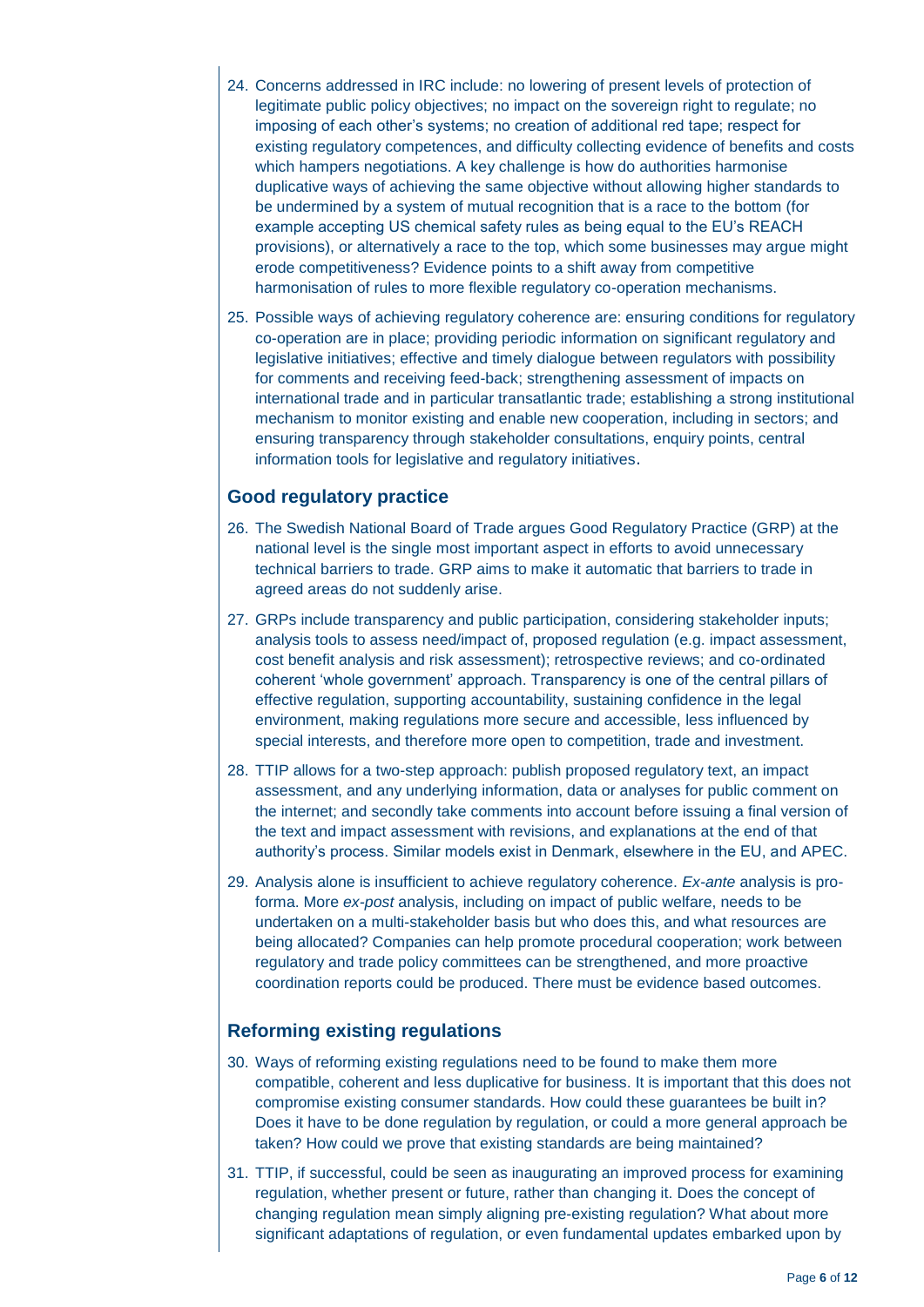one side or the other? How are such updates managed to try to ensure ongoing convergence? Methodologies might need to be developed to address these problems. One feature could be clear concepts of the structure and function of regulation, as an aid to recognising functional equivalence. Another might be agreement by both sides on the importance of an evidence-base for regulation and regulatory change. This could be a valuable approach in its own right, as an alternative to mutual recognition, if the latter were to prove challenging.

32. How is evidence collected? What account can be taken of the views of stakeholders or pressure groups? Would either the US or the EU seek to adduce evidence and bring it to the attention of the other? This would not necessarily matter if there were informal discussions or exchanges of information (and it would be as well for there to be clear political direction to ensure that these took place). Any proposed agreement on "privileged access" (i.e. each side formally agreeing to undertake to give due consideration to the other's views) could raise delicate issues (possibly constitutional issues) that would need to be worked through carefully.

#### **Towards a mutual recognition approach?**

- 33. Traditionally regulators have relied on mutual recognition and used compliance agreements to promote international co-operation. These agreements allow regulatory agencies to recognise one another's systems as equivalent, and thereby permit market participants from each jurisdiction to operate in their own jurisdiction so long as they have complied with their home regulators requirements. However, these solutions, and particularly substituted compliance, have historically been the culmination of a long series of inter-agency negotiations, from which authorities concluded that supervisory frameworks were essentially the same or could be adjusted relatively easily by one partner to ensure mutual conformity. Thus, an existing benchmark standard existed, against which markets were judged. This is no longer always the case given the relative absence of domestic regulation.
- 34. Mutual recognition is realistic but there is a need to define/clarify its terms, e.g. functional equivalents and performance assessments. Are we referring to mutual recognition of authorising or standard-setting bodies? Or recognition of each other's standards and regulations? Either way, is it recognition of similar functional requirements, or mutual acceptance of conformity to the other's standards or rules, and were terms such as 'substitute compliance' or 'exemptive relief' involved? There is considerable room for confusion if these aspects are not ironed out early on.
- 35. What value should each side place on the evidence-base for the other's requirements? Data, collected in line with shared standards, is likely to be important. This could be influenced by political campaigns, vested interests, or the preferences of conformity assessment providers. An upcoming University of Michigan study of methodology for mutual recognition in safety and performance criteria in the automobile industry may provide some guidance on implementation in practice, rules, the agreement process, and which regulatory agencies would take responsibility. Processes to address the lack of trust between regulators, and if trust in each other's regulations and/or standards (and their enforcement) broke down need to be elaborated. In many cases there will probably be no realistic alternative to some form of mutual recognition, if progress in regulatory coherence is to be made.

#### **What happens when we want to change aligned regulations?**

36. Every so often, one side or the other might wish to change aligned regulations, for a variety of reasons. New developments, or the detection of defects in existing regulation, could lead to pressure for change. But how is change to be brought about with a minimum of divergence? Shared data on the justification for change would be one route. Another would be the 'virtuous circle' that TTIP would hopefully create through which regulators on both sides, aware of the issue and trusting each other, would come together and exchange views on mutually satisfactory solutions. This would avoid regulators proceeding on separate paths allowing divergence to develop, and avoid the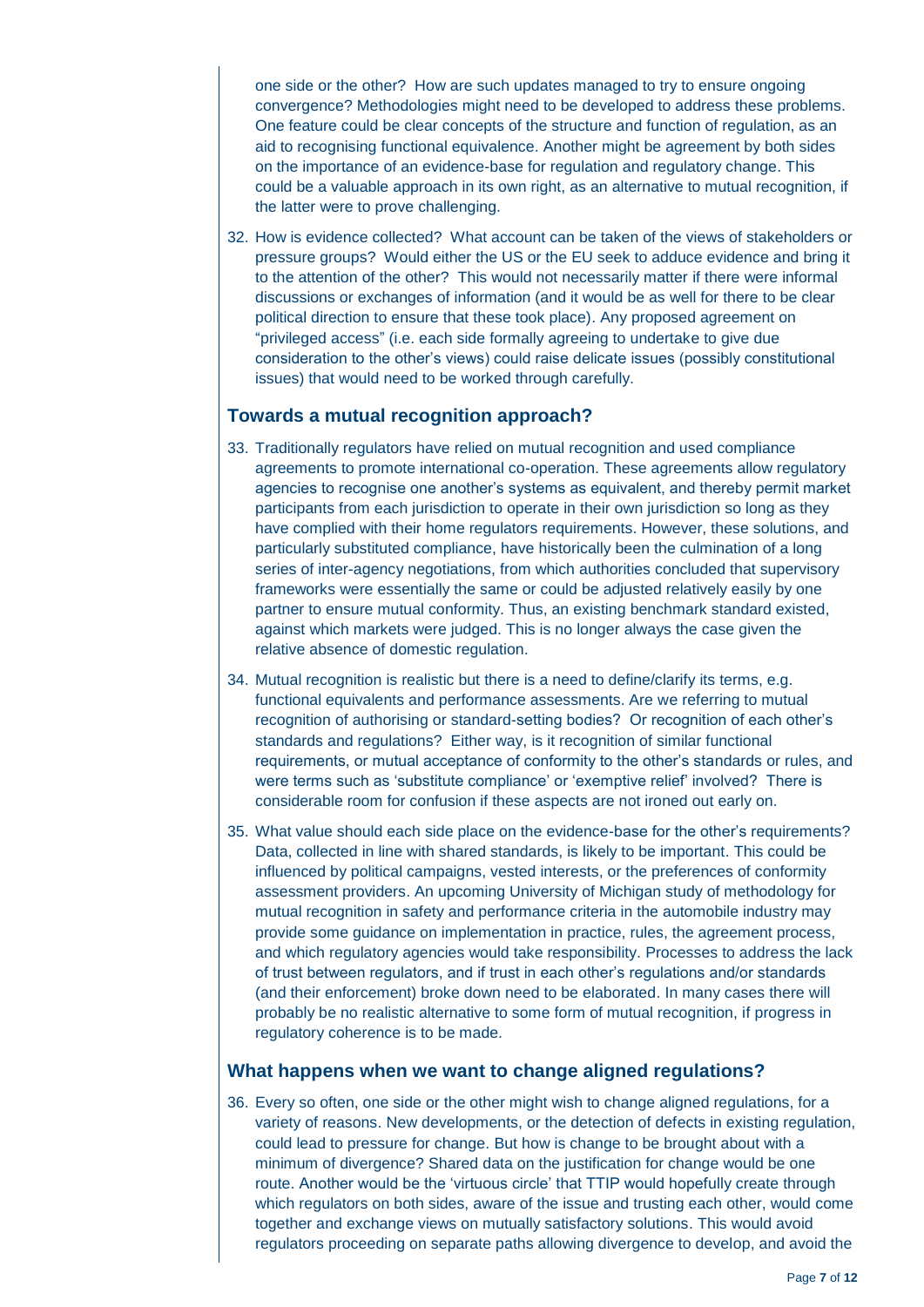current risk of divergence being entrenched, with regulators meeting *ex-post* to compare notes on the divergence, but under no pressure to resolve divergences. Again, any constitutional trap of "privileged access" would need to be avoided; but clear political direction should help to ensure that informal early discussion took place between regulators in acceptable and uncontroversial ways.

#### **US and EU institutional and legislative framework**

- 37. Regulatory cooperation also requires an institutional framework with compatible processes. The US and EU have very different ways of developing legislation. The US rulemaking process is structured to balance the interests of states and the federal government, while EU rulemaking is a hybrid of supranational, inter-governmental, national and sub-national decision-making bodies.
- 38. Bills in the US are drafted by Committee staff typically with no impact assessment and minimal public consultation. It is therefore not surprising that only 5% of US bills pass. The US process is opaque and not as transparent as many would think – typically the public is only allowed into the process at the end. Opportunities to comment on draft legislation are present in the US but not in rulemaking phase.
- 39. The US notice and public (internet) comment process involves: agencies draft proposed rule text and assess impact including through regulatory impact analyses (RIA); inter-agency review of draft significant proposed rule of RIA; notice of proposed rulemaking; explanation and invitation of public comment normally includes: preamble (narrative of agencies, rulemaking efforts); rationale for proposed approach, including a summary of the factual or scientific basis for rule; draft rule text, and RIA if economically significant, and/or other applicable analyses; and draft final rule text and impact. The final rule is an outgrowth of the public regulatory docket which includes an Advance Notice of Proposed Rulemaking (ANPRM); supporting materials; RIA; public comments; underlying studies, stakeholder meeting record, and related notices if any inter-agency review of draft significant final rule of RIA in which agencies provide explanations and the rationale for (not) accepting comments, including on the RIA.
- 40. US independent agencies can and do break with executive agencies (like the United States Trade Representative (USTR), and even the US Treasury Department) on international regulatory policy. This domestic 'divergence' can prevent a unified 'US position' across a variety of sectors.
- 41. The EU process is often more prescriptive than the US' 'legislation and delegation'. The Commission retains a major role in regulatory policy, while independent EU agencies play a more limited supporting role, providing technical expertise with little direct authority. Since the late 1980s, EU member states commit to standstill and have to submit to other member states for comment. This process help reduce barriers to international negotiations (90% of problems are resolved before regulations are implemented). Unlike the US process, in the EU there is no opportunity to stakeholder comment at the end.
- 42. The Commission is eager to use its new powers given in the Lisbon Treaty on investment and seek to replace Bilateral Investment Treaties with one EU-US Investment Treaty. This may provoke a negative reaction, especially as it had to reassure France that cultural issues would be excluded from TTIP. The EU Parliament's role has been limited so far but its chair said in early February 2014 that TTIP should demonstrate progress on data protection, and in the past the European Parliament rejected a Commission proposal to harmonise EU rules with the US on software patents in 2005 and an Anti-Counterfeiting Trade Agreement (ACTA) in 2012.
- 43. US exporters and investors have concerns about the EU process: white and green papers are too general and produced slowly; draft text and impact assessments are not available, or need to be revised in response to public comment; the ability to provide input on text proposal and impact assessment is often too late; there is heavy reliance on 'invited stakeholder' meetings in Brussels and on EU associations (between Small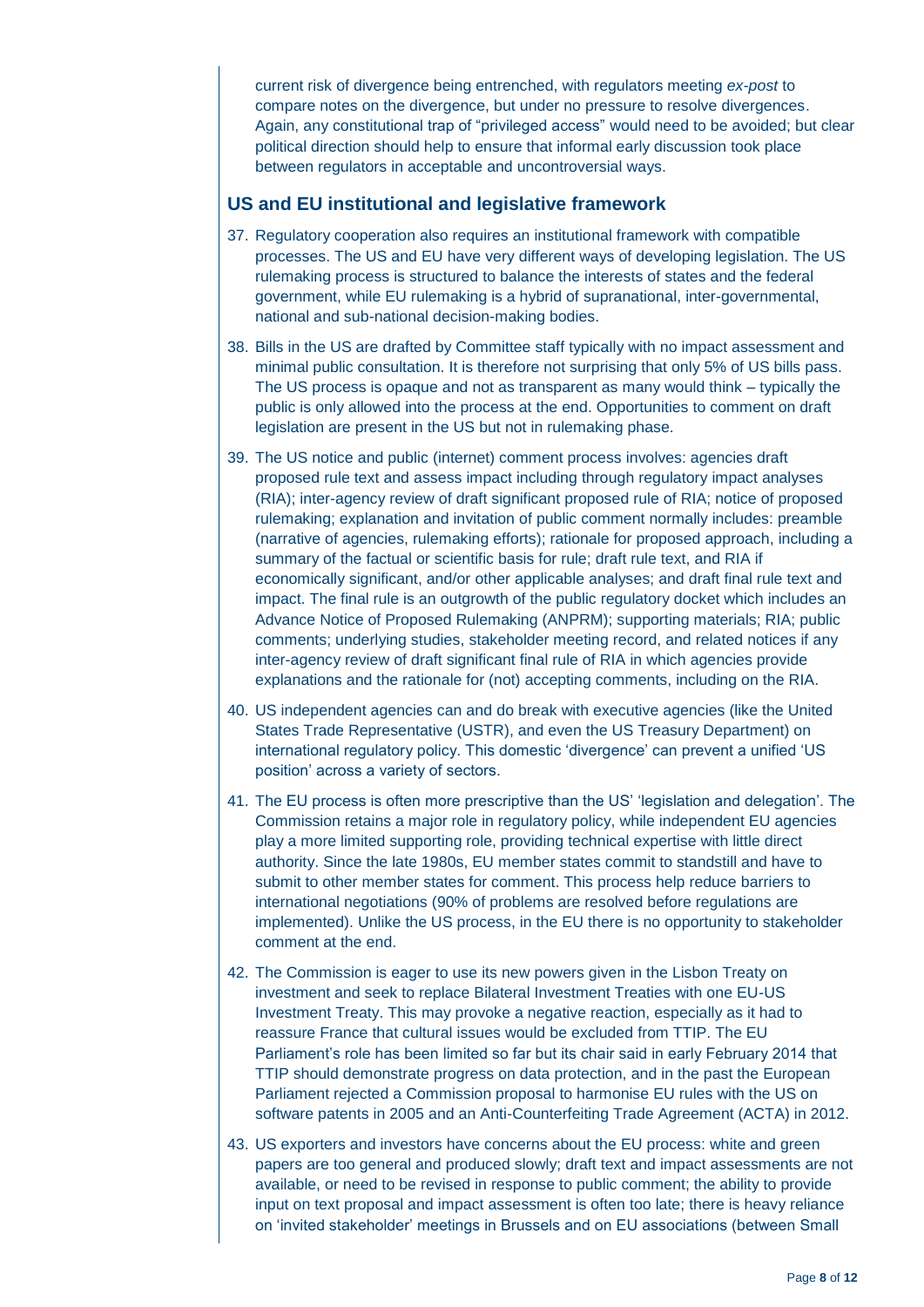and Medium Enterprises (SMEs), new entrants, foreign investments and trading partners), and practice varies unpredictability in Directorate Generals.

#### **A joint US-EU collaborative body?**

- 44. As both the EU and US offer transparency at different stages, the challenge is how to align and structure the two systems. Both sides will have to adapt and find common procedures for regulatory co-operation on rules relating to trade. There are two possible models: *ex-post –* a trade impact analysis and comment with impact assessment and saying why they propose this. Regulators may not initially know of trade impacts even until proposed rule. Rules creating trade problems may have to be scrapped or revised after opposition.
- 45. In contrast, the *ex-ante* approach aims to get the model right before starting the process. The issue then is how to get regulators to talk to each other and avoid making mistakes and having to withdraw the proposal. Regulators should be given a mandate and timeline within a sovereign-sovereign dialogue. Strong public dialogue is also needed as part of the *ex-ante* model. The European Parliament has greater role than the US Congress in rule-making, and the EU is arguably more suitable to the envisaged discipline. A US-EU Regulatory Collaboration organisational structure could have USTR, DG-Trade and other ministries in a Regulatory Cooperation Council under which come sovereign sector committees such as auto emissions, auto safety, pharmaceutical and electrical manufacturing – beneath which there are multistakeholder working groups. Existing institutions should be used instead of creating new ones.
- 46. Assuming a green light throughout, the TTIP collaborative process could be envisaged as follows: idea for regulation, notice to the sectoral committee, decision to act, convenor polls stakeholders regarding interest in collaboration, public request for nominations to working group; selection of working group; working group consultations; report to the sectoral committee on working group findings and recommendations; sectoral committee deliberates and reaches decision; US-EU regulators enter proposal into their respective domestic procedures; sectoral committee consults internally and with working group regarding comments received; and sectoral committee regulators issue final decision, jointly or separately. Common/central mechanisms and information exchange to make steps towards each other should be established. In the event of disputes, an ombudsman could deal with straightforward cases. More political issues could be taken to a binding council. One can learn from existing FTAs/structures on dispute settlement (not reinvent wheel).
- 47. Regulators don't operate in a vacuum. EU and US governments should not focus on different areas, regulations and guidance at different times. Both governments need to set common goals at the outset as their legislative systems start at opposite ends. Agreed checklists and timelines set at the outset could help. Similarly, relevant measures in the G20 should be agreed in advance and launched at the same time.

#### **Standards**

- 48. Standards, a widely misused word, and regulation have different roles and functions. Standards are voluntary agreements between producers with no regulatory effect, whilst regulations are minimal requirements. Fewer than 20% of standards are used by regulators. Technical regulation involves the incorporation of standards into regulations and law. It has to be considered whether the standard make sense and supports the goal of regulation. Regulations should be data driven, be based on evidence and subject to rigorous analysis to avoid any accusation of regulatory capture. The greater the initial understanding, the greater acceptance of final rule.
- 49. Standards aim to improve product quality, enhance safety, facilitate market access and trade, build consumer confidence, and in so doing balance the interests of business, the public and governments. Standards drive performance, innovation and productivity, and support firms that ideally want one global standard. As such, standards can help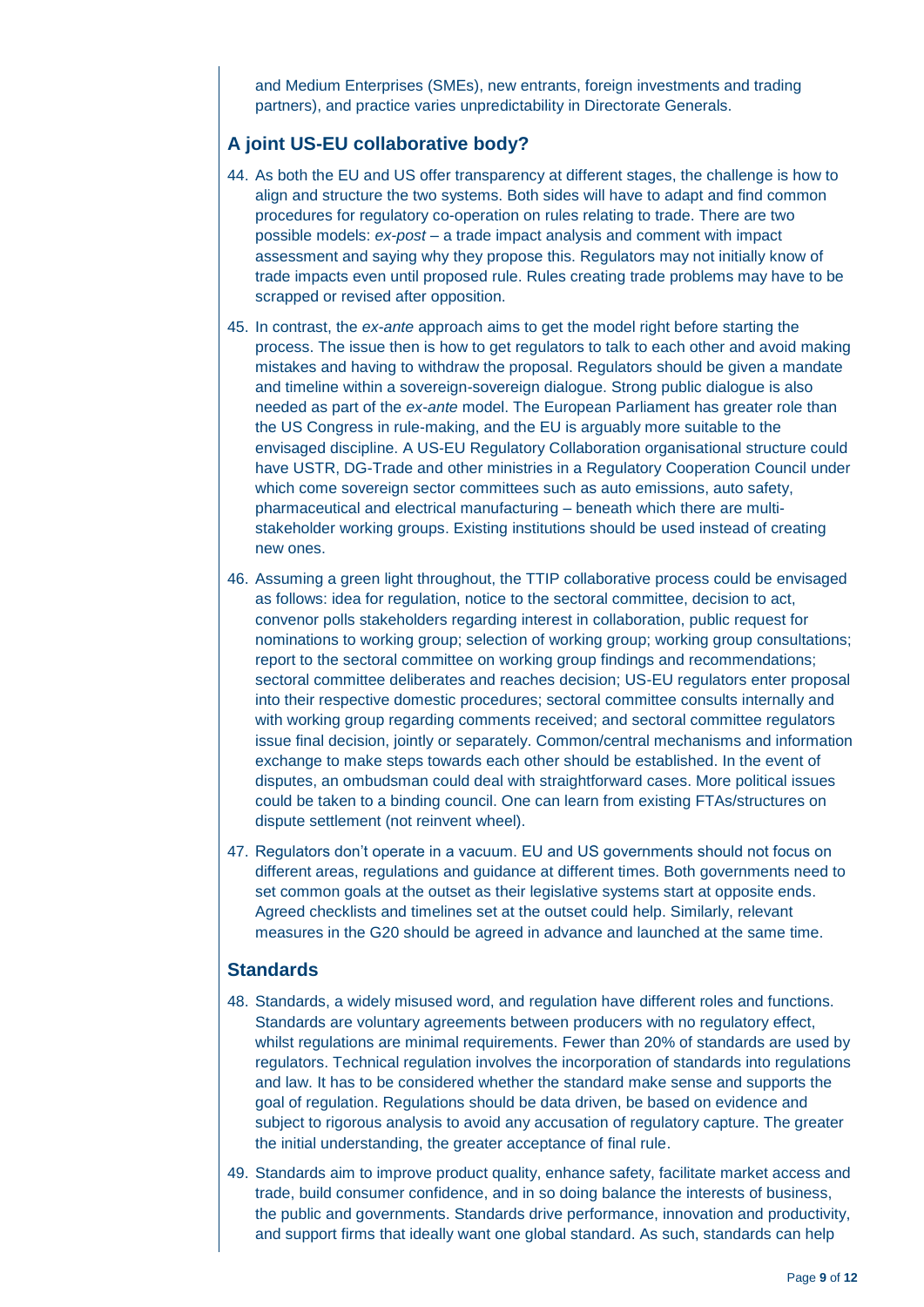create opportunities beyond EU and US.

- 50. Standards bodies are more than facilitators for their members and firms. Standards bodies should be open, transparent and listen to stakeholders. Standards are developed primarily by the business advisors to the regulatory body. The private sector should help develop standards and not use taxpayer money. Standard setting is expensive; for example, an Environmental Protection Agency (EPA) regulation can cost \$2 million. Open dialogue and quality data are vital. An Open Governance framework to cooperate at industry level as well as with EU can be paid for by standards organisations.
- 51. Standardisation systems in the EU and US have been framed by different legal and regulatory procedures and customs. In the EU, market regulation is increasingly being channelled towards standardisation in technical bodies, and excludes national and European parliaments. Such standardisation can be regarded as replacing legislation and thus by-pass democratic processes. Nevertheless, the EU standardisation system is based on a delicate balance in which policy is framed in legislation and supported by technical standardisation with active stakeholder and government engagement.
- 52. The US government has different approach from US Standards organisations. 275 standards are overseen by American National Standards Institute (ANSI), which although not a standards-setting organisation like the European Committee for Standardisation (CEN), monitors standards development nation-wide. US standards can be set by any sectoral organisation provided there is enough business support. This has created fragmentation and reduced the scope for stakeholder oversight. A private sector American Society for Testing and Materials (ASTM) standard can be brought in to the EU but needs to pass to become an EN (a one-stop shop).The problem is there is no reciprocal US process. Reciprocity of standards could be incorporated in the US by a reference, but this depends upon the relevant agency.
- 53. Some fear the TTIP agenda is being overloaded, and it may need to accommodate flexibility on standards making. Regulatory flexibility depends upon the scope within the legislative mandate. TTIP's timing is unfortunate as it duplicates negotiations between ANSI and three European Standards Organisations (ESOs). The two simultaneous processes need to inform one another. There needs to be an agreement on modalities for cooperation through common understanding of systems; consistent messaging (voluntary standards are useful support for some regulations), and a commitment to support trade, improve market access, productivity, innovation, and efficiency. There should be conformity assessment and governance procedures, and no barriers to new standards being adopted outside. Conflicting national standards will be withdrawn.

#### **Engaging consumers, unions and civil society**

- 54. Formal social stakeholder engagement with consumer associations, unions and civil society is more essential in attempts to achieve regulatory coherence than in traditional trade agreements. Regulatory convergence in TTIP can't simply leave the matter to industry; otherwise there will be allegations of regulatory capture and ignoring the public interest. TTIP and its benefits need to be communicated clearly by governments and politicians to non-experts to build support. Unions, consumer groups, environmentalists and others need to be engaged pro-actively and have their voice heard in the process. Regulators and standard setters should look more broadly to stakeholders because workers can often know more about the workplace than employers.
- 55. Governments need to bring together a reference group of stakeholders, civil society and regulators to review data and provisions to judge the appropriateness of proposed rules with an independent mediator ensuring balance in committee, content and outcome. Even if there is no greater consensus at least there will be greater understanding. Civil society will have difficulty keeping up and influencing such a complex process. Civil society cannot operate in the silos of the 80 plus groups. Accordingly, there has to be public sector funding for civil society groups to allow their